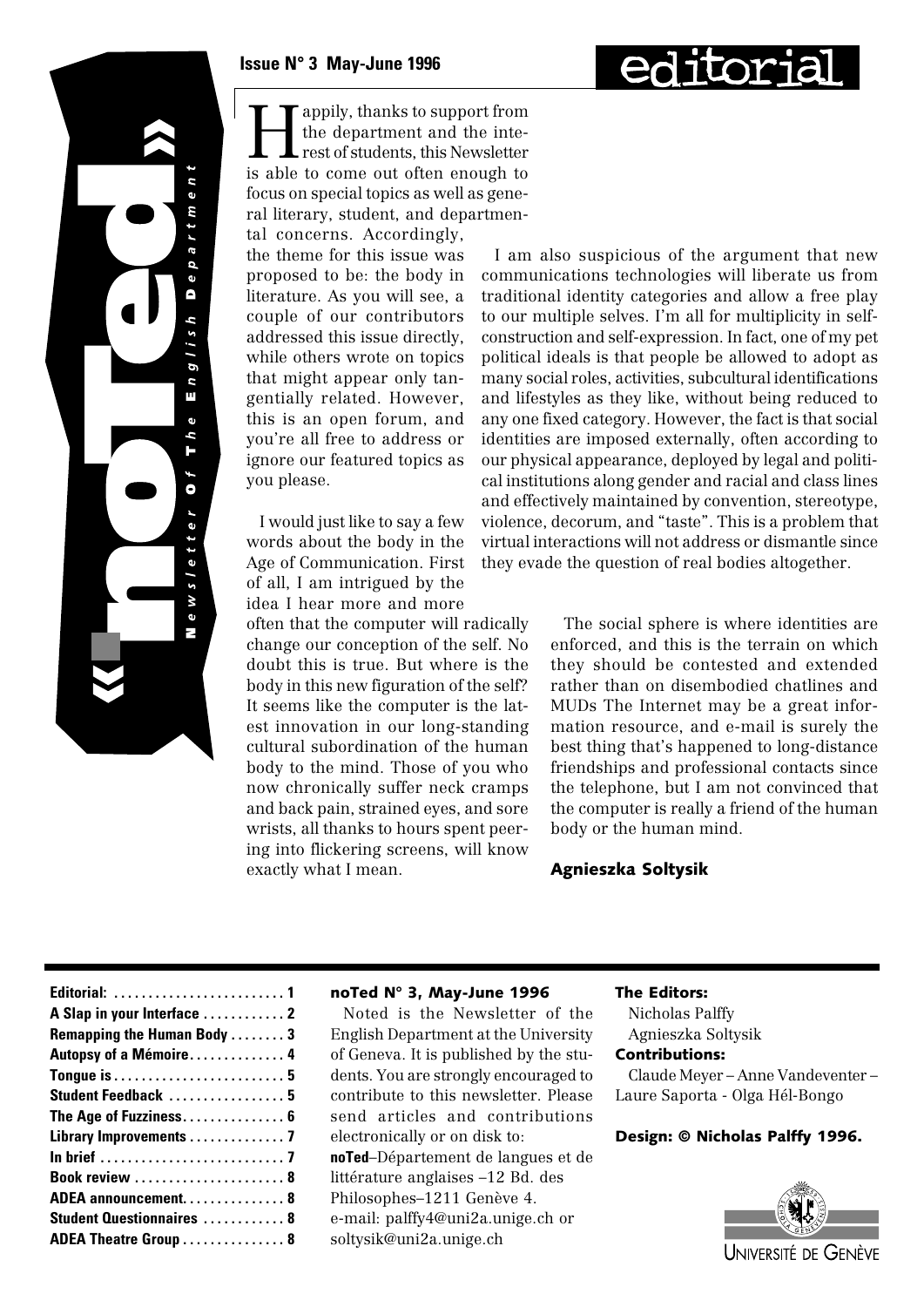### A slap in your interface

By Nicholas Palffy



If you think of yourself as a unity between body and mind, with a soul hidden somewhere in-between, you are not going to like this article.

The advent of information technology and the emergence of the computer is tearing apart our traditional ways of thinking about the body and the self. Nowadays, the PC embodies new ways of dealing with the world, exchanging ideas, and challenges our representations of ourselves. We are not what we think we are. It appears that we do not have a single coherent self but many personalities that are exchangeable, depending of the context. This is at least the main topic of Sherry Turkle's provocative book: Life on the Screen: Identity in the Age of the Internet. Professor of sociology of science at MIT and cyberspace conquistador, she investigates the ways people think about themselves and their worlds in these postmodern times. What is real? What is virtual? Of the many selves I am, who is the real me? Sherry Turkle places the computer as the latest technology that's allowing us a paradigmatic shift into a new dimension of being and relating to each other. As she says: "In term of technologies that

have really changed people's deepest conception of self, we've had a long run with print. Print has been a transparent medium for expressing a unitary self. But we're in the beginning of a profound shake-up of that sense of what a self is and what you take responsibility for and what you don't. …When you can have an instantiation of your body on a computer – this is new."

Anyone can nowadays experiment with the lousy boundaries of the self in MUDs (multi-user dungeons) and online chatroom. With an IRC (Internet Relay Chat) program, you can talk to people you don't know, that you will never meet in reality, people that are thousands of kilometers away from you. It is as easy as logging in an IRC<sup>11</sup> channel, choosing an avatar, a representation of yourself and typing out who you are now. This persona can be a nickname, – in the most primitive chatrooms–, or a more complex and 3-dimensional image selected in a database. In cyberspace, your online persona is an artifact, a complete fiction, and the truth about it is that nobody will care about your imposture. You can enjoy "being" a 16 year old-girl or a 55 year-old bus driver, –or just about any identity that comes to your mind– and safely play with any of these substitute identities, telling your many stories in a non-threatening environment. The acting-out of yourself, of your "self" as a bunch of interfaces is revolutionary –unlike your identification to a character in a book, which you never play out– and overall, it's fun. It is role-playing with a temporary identity. However, this disembodied and a-sensory way of communicating is opening up new dimensions –and raising serious questions– in the way we relate to each others in a culture of simulation. This is the postmodern situation: our multiple selves telling multiple stories to multiple audiences. What stories? What selves? At what cost? Sherry Turkle answers:"The goal of healthy personality development is not to become a One, not to become a unitary core, it's to have a flexible ability to negotiate the many – cycle through multiple identities". A logarithmic increase of being in a theater of text? Still, multiple personae are not going to dismiss the uniqueness of our physical body. So if computing presents us a new set of metaphors about the body (cybersex? hypertext dating?), the whole discussion for the next decade is certainly going to be around the "interfacing" of our body and our selves.

*Sherry Turkle, Life on the Screen: Identity in the Age of the Internet, Simon and Schuster, 1995.*

### $\mathbf 2$

<sup>1</sup> Try Worldchat (Windows) in any Internet Café, it is an experience!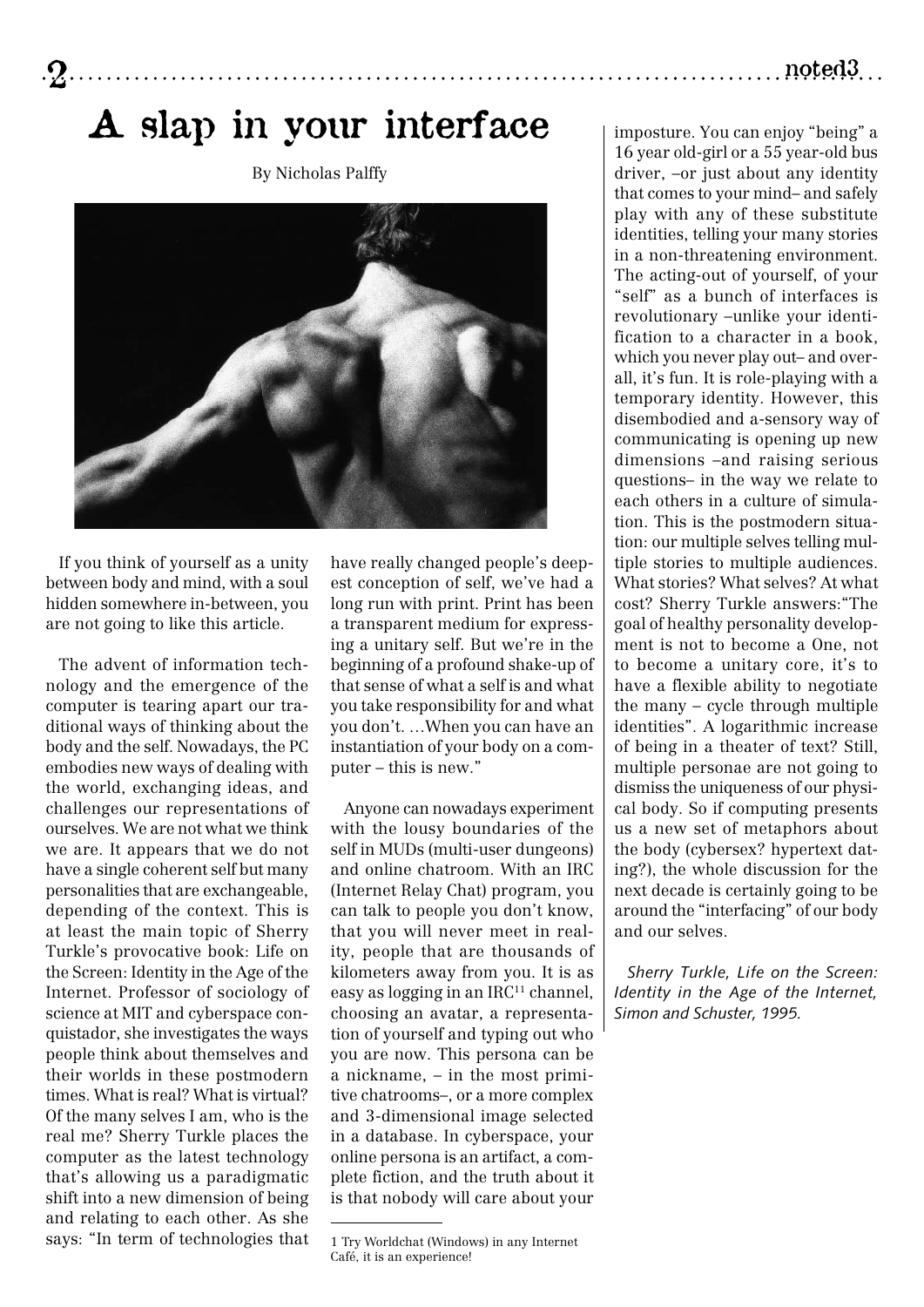### 3 noted3

What are the limits of the human body? The question seems irrelevant at first: everybody has a sense of his/her own body and of the place it occupies in space. Everybody knows what the limits of the human body are. And shifting from common sense to common science in order to find a more elaborate answer would not prove more successful. With indeed almost the same matter-of-fact…ness as general opinion, the scientific discourse provides a description of the human body that verges on the tautological: its forms, according to it, are outlined by the physical structure of... the body. Considering such answers, that range from obviousness to tautology, we should then become convinced of the sheer absurdity of the question addressed initially.

I would nonetheless suggest that the issue should be investigated further. It is indeed necessary to bear in mind that the traditional answers that have just been presented are grounded (even that of common sense, however paradoxical this may seem) on a notion of the human body as a rather idealized abstract entity, i.e. as an entity totally cut off from its environment and, as such, easily encompassed. But in "real life" the human body looks quite different from its counterpart displayed on an anatomical chart. In "real life", i.e. in the world of social interaction, the human body can never be abstracted from the socioeconomic context which it is subjected to and that informs it. If both common sense and science seem to be blinded to this crucial distinction, what about literature? Let us then ask our initial question to Bessie Head's "Witchcraft" (a short story published in The Collector of Treasures and Other Botswana Village Tales).

At the beginning of the text, it is said that in the Botswana village where the action takes place: "the only value women were given in

# Remapping the Human Body

the society was their ability to have sex; there was nothing beyond that" (p.49). Reduced to a single function, the female body becomes a sign whose meaning is fixed by the men. Or, similarly, it is treated as taking part in a male economy that establishes the value of the goods. Both readings are possible since, as it will soon become clear, the economy of discourse and the discourse of economy are combined by the men of the community in order to control the women's body. Confronted with this situation, Mma-Mabele, the main character, wishes to escape this power structure. Accordingly, she finds a job that enables her to challenge the patriarchal economy. Now earning money as a housekeeper, she is not anymore just a passive part of a system of exchange, she becomes an economic agent herself.

Of course, this is an oversimplification. By becoming an active member of the market, does Mma-Mabele actually reach independence? This is at least what the men of her village fear. Since Mma-Mabele's body is apparently escaping their economy, they have to try to regain control over it. In order to do so, they first use language. They call her "he-man", thus assigning to her a particular bodily identity. But the men, deprived of the actual sexual possession of her body, go a step further: they put a spell on her. The possession then moves from the symbolical to the physical.

Mma-Mabele, panic-stricken and wishing to get rid of the evil possession, rushes to the hospital. There she is examined and her illness is explained as a merely internal bodily dysfunction that can be healed by simply acting upon the physical cause. Western doctors, unlike traditional healers, do not pay attention

By Claude Meyer

to the environment of the patient. They have a restricted notion of the human body that focuses only on its physical structure. On the contrary, the local healer who also proposes his services to Mma-Mabele, accounts for her health disorder in terms of a narrative involving the whole community, i.e. in terms of a narrative that does not confine the body to its physical boundaries but rather conceives it as part of a larger structure. Mma-Mabele, being looked after in a modern hospital, is simply advised to eat oranges.

Let us recapitulate. Mma-Mabele, while seeking to set her body free from patriarchal economy, becomes a member of the market and, as such, alienates her body in capitalist economy. Wishing then to be healed from sorcery, i.e. to have her body brought back to herself, as it were, she finds it diluted in a discourse that, in erasing all difference, pays no attention to its particular story. Caught in a traditional communitarian way of life or in modern capitalist economy, under the power of witchcraft or of science, Mma-Mabele's body is always possessed. It is always subjected to forces that control it and expand its limits.

Has this conclusion to be read as a kind of moral applicable to everyday life? I don't know. What is certain, however, is that issues like abortion, for instance, permanently reformulate the question of the limits of the human body since, in such cases, it becomes manifest that the body is not reducible to its physical dimension but is torn between different discourses (that of the women who claim that their body is theirs vs. that of the church which argues that it belongs to the Christian community). All of these discourses seek to define the limits of the body.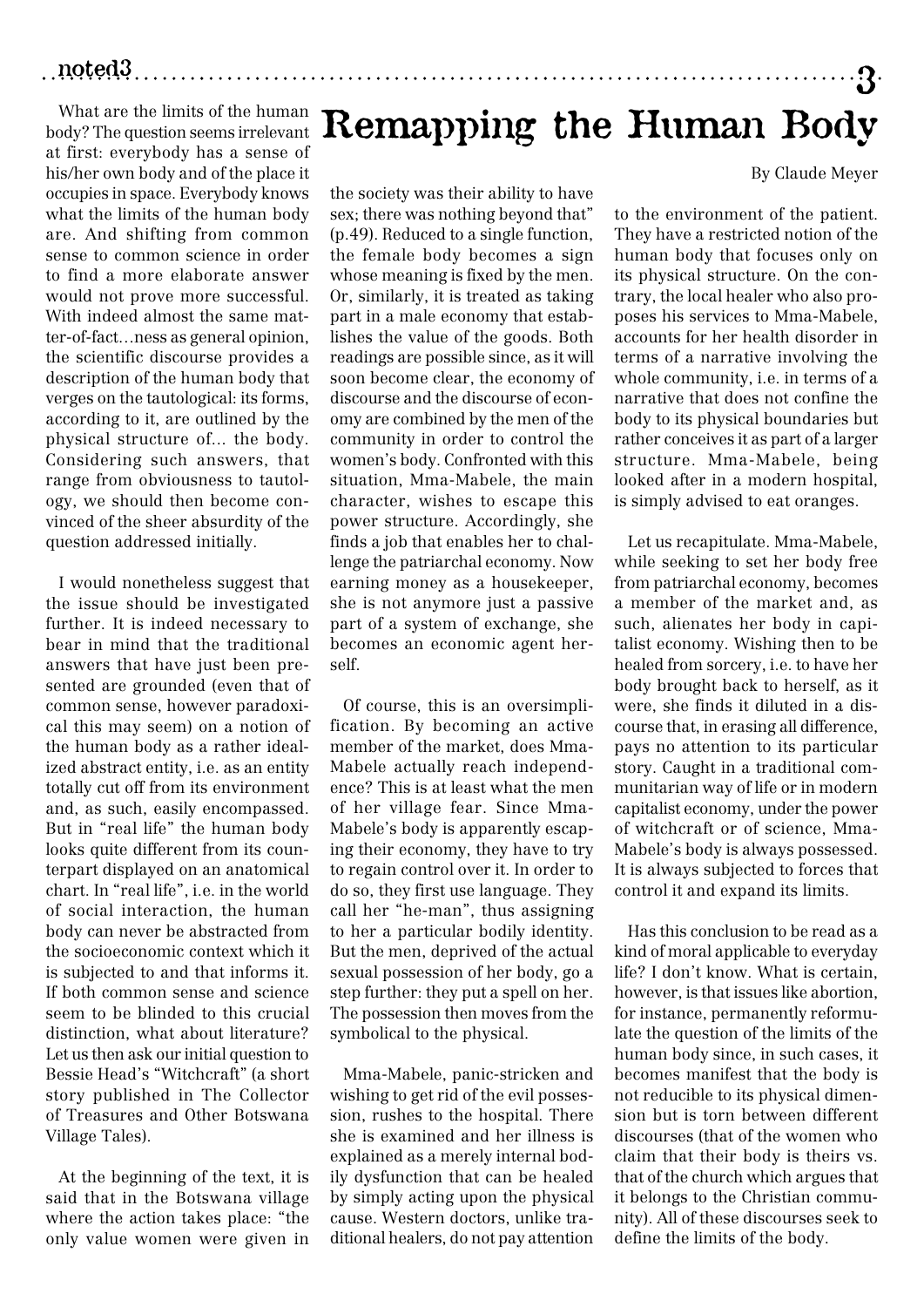### noted3

# Autopsy of a Mémoire

By Anne Vandeventer

4

It is done. It is over. I thought it was something of the past. But I have been ask to say something about mémoire writing. I can't tell you how to do it, give you tricks or produce an infallible recipe, but I can tell you of my own experience and formulate a few tips.

The most difficult step is always the first. And this was also true of my mémoire. I spent weeks and months thinking about a proper topic. It needed to be very interesting, as I was going to carry it along with me for several months without getting tired of it. It needed to be large enough to have an abundance of ideas to be expressed about it. It needed to be restrained enough to remain manageable. And it needed to be accepted by a director. In my case, as I believe it often happens in the English Department, choosing a topic was also choosing a director. After a couple of talks about my ideas to my prospective director, I settled on a specific topic.

Then came the dreaded stage of the mémoire proposal. Yes, it is a lot of work. No, you don't need to have written the whole mémoire to be able to write the proposal. This infamous mémoire proposal must include, among other things, a detailed bibliography, and this, I must admit it, means that most of the research, if not all of it, is done before one starts working on the mémoire itself. But yes, there is still a lot of work to do after you hand in your proposal. In fact, putting my ideas on paper for the first time was an important step for me. It helped me clarify my thoughts on what I actually wanted to write about.

As for the writing of the mémoire itself, it went on quite smoothly once I had planned an efficient outline. I had first tried to do without, to write parts of chapters pertaining to the particular book I was studying (my mémoire is divided in chapters by themes or sub-topics rather than by authors or works), but I soon realized that this method would lead to

a lack of coherence in my chapters. I had to stop writing, study all my material and draft detailed outlines for each chapter. Then I started writing again, encountering much fewer difficulties.

Writing a long piece of work must always include some rewriting, some reworking of the material. Reading one's own work is part of the process of writing it. I did not find this an easy task. As I knew what I wanted to say, most of what I had written seemed

clear to me, but some of it appeared confused to outside readers. As a non-native English speaker, I did not discover the grammatical mistakes which were sprinkled in my text. As a writer, I was too interested in the content of my work to pay careful attention to typos and the such. I was lucky enough to have easily accessible proofreaders in my family circle, but trusted friends can render the same indispensable office.When it was time to hand in the first version of my manuscript, I knew it was not perfect. But it never

would be, therefore I could as well go ahead. To my great surprise, my director reviewed my mémoire in the record time of five short days. This disturbed my plans of a few quiet and restful weeks, but there was nothing to do but start working again, following the guidelines offered my director during an hour-long discussion of my work. Rewriting, in my case, involved adding, or completing, paragraphs in the whole text and not (simply) adding an extra chapter at the end. I did not find it easy and I was happy when it was over.

I was not particularly nervous when I proudly gave three clean copies of the second version of

my mémoire to my director. All my nervousness had been spent the day before when I left home with a unique copy of my manuscript, still provisional and private, to transform it into three bound exemplars of my mémoire, now definitive and ready for examination.

The last stage was the formal discussion of the mémoire. I started off by explaining why I had chosen my particular topic, what I had learned during the process, what I would try to do differently if I was ever to write a mémoire again. And then came questions and comments. As you certainly know it from other exams, it is not always easy to find quick answers, not to let a dreadful silence spread itself while you try to figure out what kind of reply is expected of you after a comment which did not actually contain a question. But an hour is a very short amount of time, and if I can tell you one thing, it is that you will feel a lot better once it is over.

I am not an specialist in mémoire writing (I have written only one so far), so I think I'll stick to banalities for advice. Think of your topic well in advance. Do not hesitate to talk to potential directors, they can give you interesting ideas and save you time by suggesting relevant books. How to write is very personal, so I won't say anything about it, but I strongly encourage you to find someone to proofread your mémoire. As for the discussion of mémoire, remember that when you reach that stage,

> you have become an expert on your topic. Good Luck!

•Anne Vandeventer wrote Issei, Nisei, Nikkei: A Study of Japanese American's Allegiance to Countries and Cultures under the guidance of Professor Blair.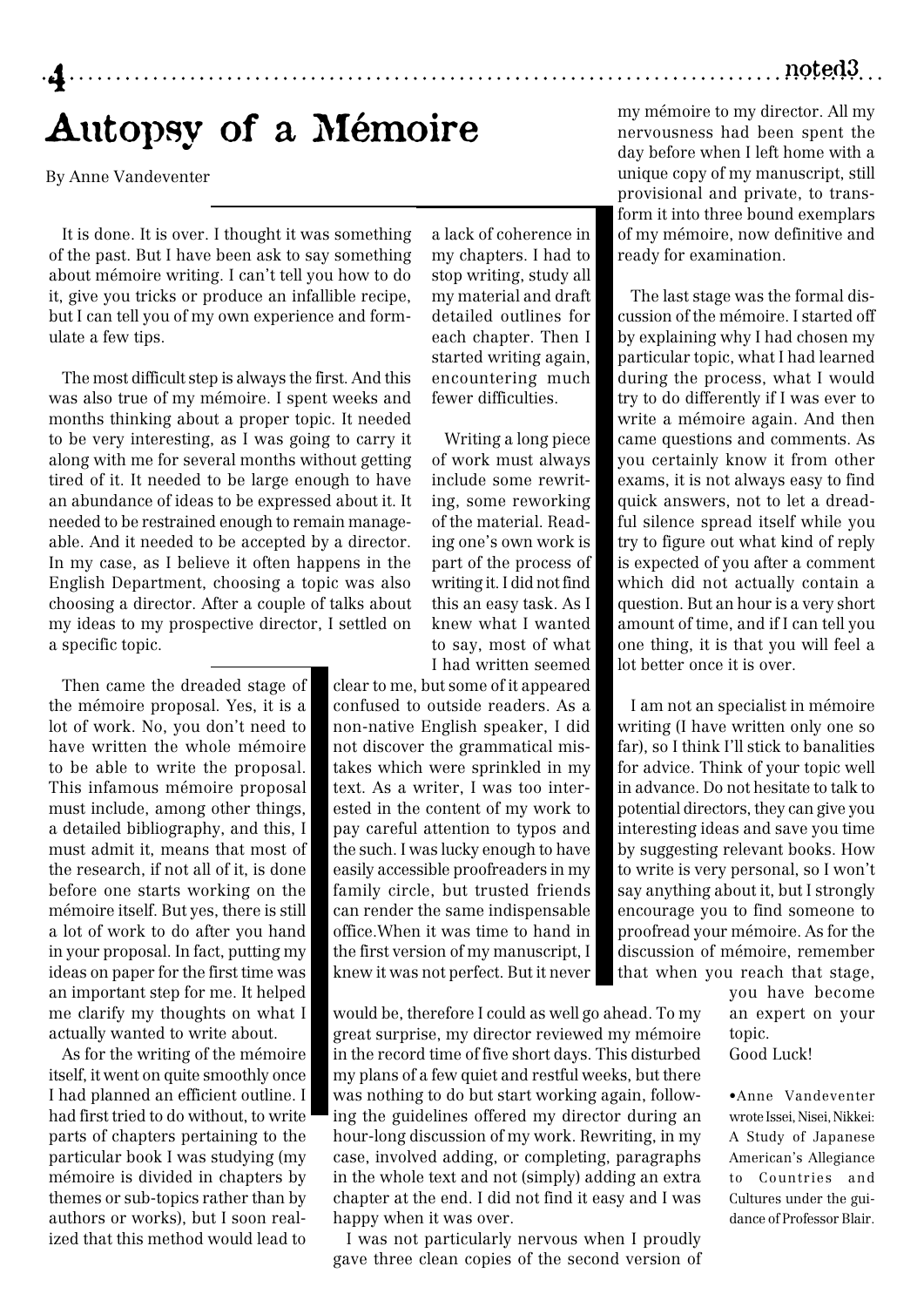### Tongue is…

By Olga Hél-Bongo

A strange title, definitely.

A distant echo, perhaps, of the stickers -fundamental to our childhood!- on which one could learn what LOVE IS... Tongue is... the bodily organ used for tasting or producing speech, as everybody knows. Tongue is... this organ taken from an animal, used as food. Tongue is... a spoken language, a mother tongue. Tongue is... the name of a tasty chapter in Michael Ondaatje's book: Running in the Family. If you have not read this book so far, please run! You will learn many practical things inside, such as the ways and means of becoming a great orator. Ondaatje tells us a Ceylonese myth that "if a child is given thalagoya tongue to eat he will become brilliantly articulate, will always speak beautifully, and in his speech be able to 'catch' and collect wonderful,

humorous information."(Running in the family,74). For your information, the thalagoya is a crocodile! That amounts to saying that a tongue (yours) eating a tongue (the crocodile's) will become an articulate tongue (yours, unless the crocodile eats you before!). Concerning the ways of eating the tongue, it is recommended that it "should be sliced off and eaten as soon as possible after the animal dies. You take a plantain or banana, remove the skin and cut it lengthwise in half, place the gray tongue between two pieces of banana making a sandwich, and then swallow the thing without chewing, letting it slide down the throat whole. Many years later this will result in verbal brilliance" (Running in the family, 74).

Now if you ask for my advice, I would answer you to taste the thalagoya tongue and test your verbal skills afterwards with the following tongue twisters:

 $\cdot 5$ 

— If your tongue twitches and tingles, the twitching and tingling of your tongue teaches that tingling and twitching can be tedious. Too easy for you? Why not try this one:

— Peter Piper picked a peck of pickled pepper. If Peter Piper picked a peck of pickled pepper, where's the peck of pickled pepper Peter Piper picked? I can hear you asking me a more poetical one. Fine.

— She sells seashells at the seashore. If she says the shells she sells are seashore shells, then the shells that she sells are seashore shells, I'm sure.

Tongue is... the articulated joint between body, language and literature.

Olga Hel-Bongo

 Ondaatje, Michael. l982. Running in the Family. Berkshire, Cox and Whitman Ltd, Reading.

## Student Feedback

This year, the English department staff has collectively provided 2nd year students with a lecture series on the History of Literature in English. As promised in the Course Description, the lectures have focused on how "what counts as literature is constructed, amalgamated into `traditions,' and altered over time." Each week has featured a different lecturer and topic, allowing students to experience the range of approaches among our teaching staff, as well as the range of concerns within the field of what may be called "histories of literature(s)."

Perhaps the best index of this series' success is its regular attendance by students. Our informal queries among students suggest

that you come out of curiosity and stay out of geniune interest. The only complaints we have heard have been of a purely technical nature, e.g. some speakers spoke too softly or too fast. Here are several more students responses, as recorded on March 12, 1996:

"At the beginning of the year, I found this lecture very different from what I was expecting, [which was] something more classic. But afterwards I really appreciated the structure of the lecture and I think it's up to us to choose what seems relevant or not. The fact that it is taught by several teachers brings a touch of variety. It fits the philosophy of the English department."

"It was most of the time rather complicated and difficult to understand because of the very specific subjects which were often unknown to me. Without knowing the discussed authors, it was often hard to follow those detailed lectures. It seemed too me that sometimes some speakers didn't consider our small knowledge of English Literature."

"Useful background info. Maybe not directly for an exam, but interesting none-the-less in order to acquire a global view of the literary world."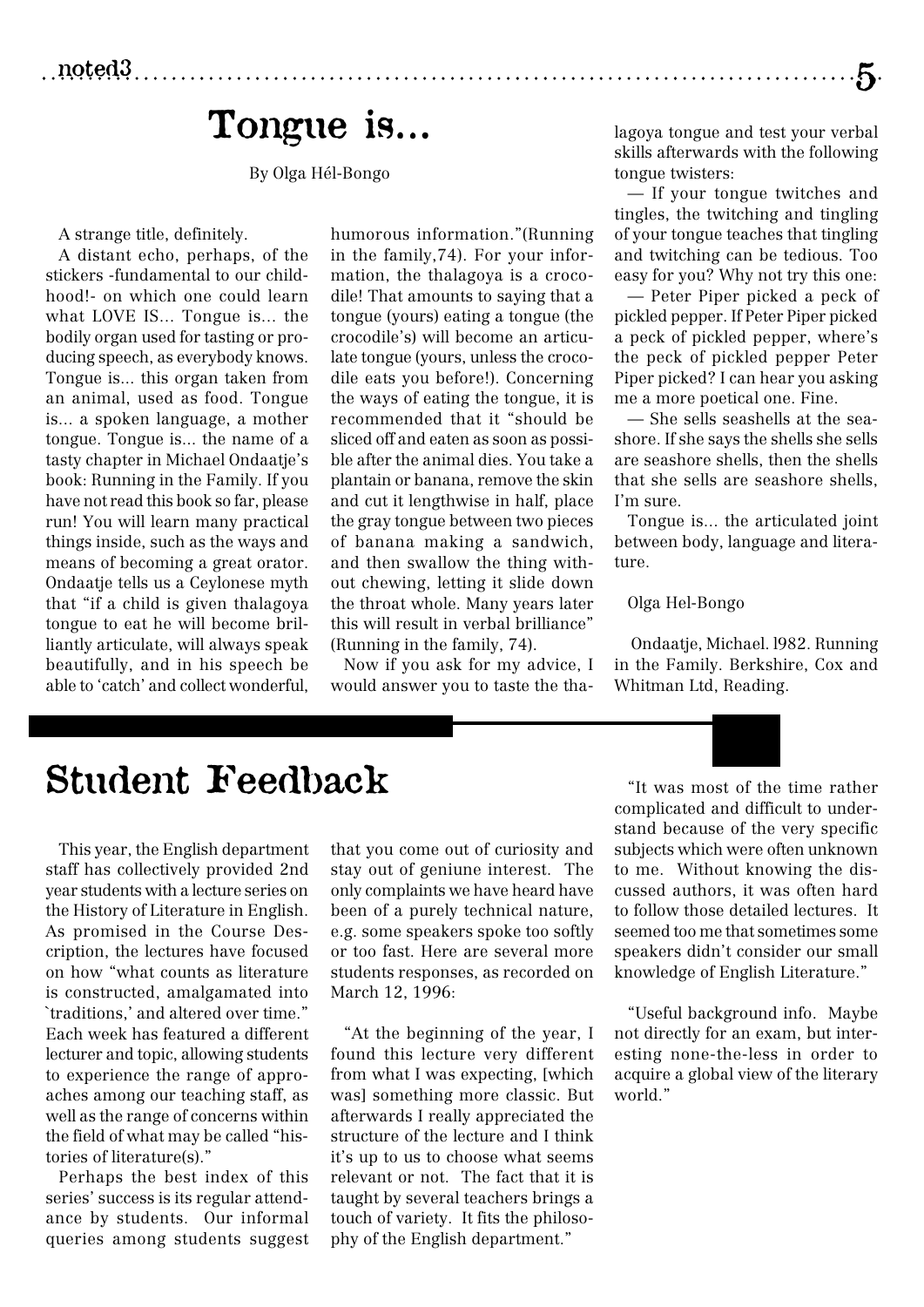### The Age of Fuzziness

By Nicholas Palffy

For centuries, typographers have spent hours to design alphabets that were meant to embellish the page by increasing readability, a decisive contribution to Gutenberg's revolution of print. The printed page was

then carefully designed and the typesetting was based on the Golden Rule, a particularly wellbalanced and harmonious format.

6

Today, the trend is to use alphabets that are blurred, fuzzy, shadowy, disfigured, and to lay out pages that look like battlefields. The letter is under attack. So what? Well, if we consider how typography uses metaphors of the body to describe

its characters and the printed page (Headers reign on top, footnotes are under the scrutiny of the eye of the letter, and words run shoulder to shoulder in through the body of text…), are we reshaping our own cultural body when we alter alphabets and the readability of the page? And since the printed page have been the main territory of our "graphosphere" (a term coined by Regis Debray), what happens when the page is dispossessed from its header and footer, when good old plain text becomes hypertext ? Are we losing our head and feet in cybersphere? What is then the medium in this messy age?



Hence, typography is still a decisive vector of meaning. So when the typographical alphabets of the world are being seriously altered, and the page layouts disorganized, meaning through readability is in danger. The ultimate "embellishment" of typography, the fuzzy typing-machine character, epitomizes the ambiguity between the perfection of the mechanical device and the indistinction of a blurred era that craves for meaning.

The messy

age is the medium...

The question of form and readability is also relevant in the domain of the Human Body. The Human Body seems to be at the center of our reflections today. The alteration made to typography can be correlated with the alterations made to the body through genetical manipulation. By messing with our physiological alphabet, our DNAlphabet, aren't scientists threatening our form and readability in the same way as the iconoclasts designers?

So far, the scientific discourse has been very cautious not to advertise openly what they are preparing in their test-tubes. But food has already started to be genetically altered. What you eat is not what you see. How do you recognize a genetically-altered tomato, besides the fact it will never going to rot?

This question of readability, literally of read-ability, seems to be central in our civilization. On the one hand, seemingly innocuous alterations to the readability of the page are seen as nothing but a trendy fashion, and it might be true in some respect. On the other hand, the body, –its representations, its modes of actualization in the world or more radically, its genes– is being under social and scientifical

scrutiny. Like the chameleon-man played by Woody Allen in Zelig, both typography and the human body, the alphabets and our identity are in a process of reevaluation of their meaning(s). The readability of the letter and of the text is being interrogated not intrinsically (it is not the end of the word, just a kick to its form) just like the readability of the body is being publicly examined. Hence, if fuzziness is a representative trait of our actual typographical environment, can it also be a relevant image of our present culture? The real danger for us is certainly in not raising the question.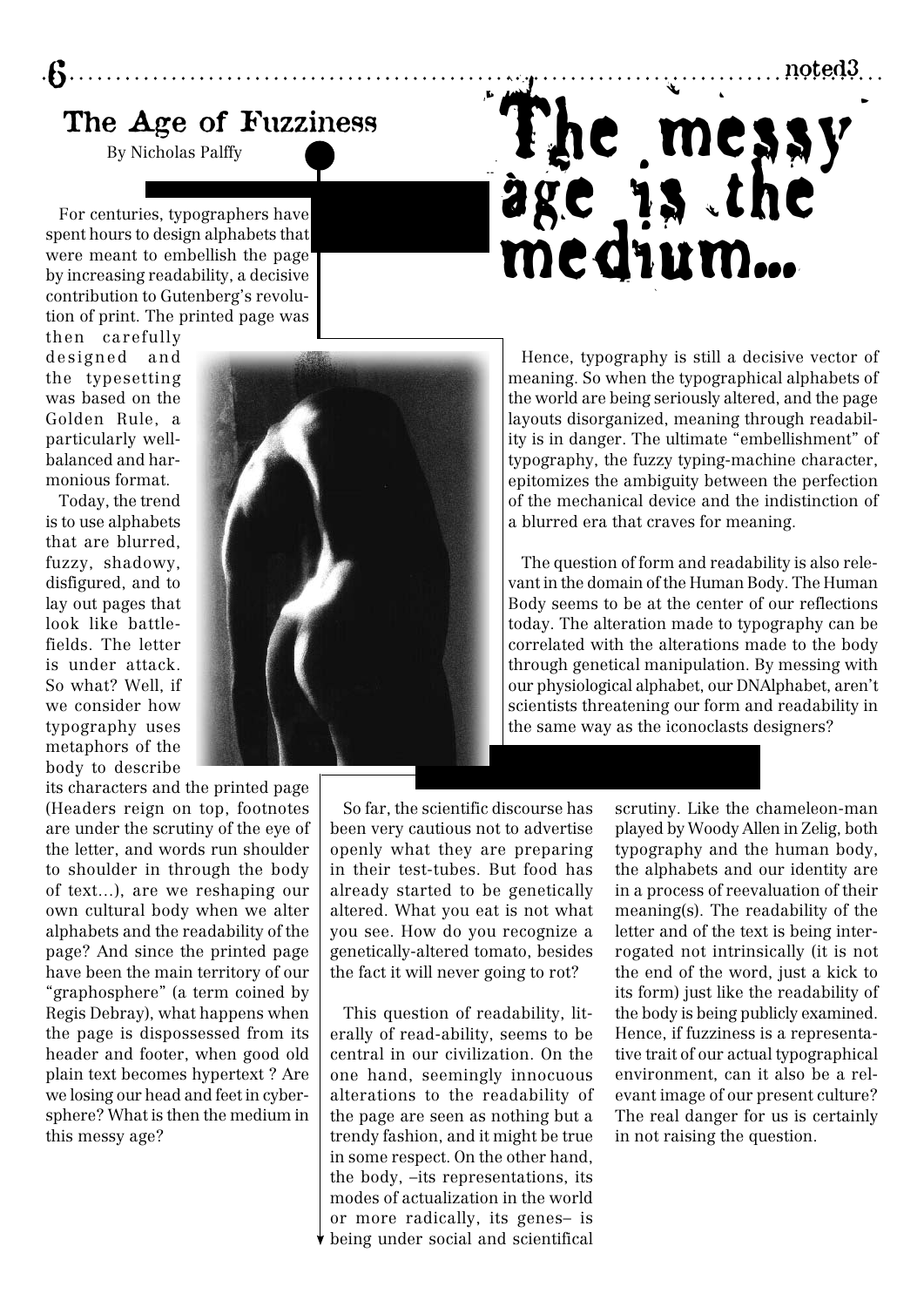noted3 7

### Library: Improvement but could still do better! By Laure Saporta

As surprising as it might seem it finally happened: the opening hours of the english library have changed. Consider this as a revolution! For those who had not noticed, it is now opened from 9h. to 20h. from Monday to Friday and from 9h. to 13h. on Saturday. What a relief. If you too are one of those who cannot study at home don't hesitate, come to the library. You will not only be able to concentrate much better, there will be neither a phone ringing, nor a potentially good TV program to turn your mind off your work, and even the fridge will not tempt you anymore (not to mention the noisy neighbours you are still hesitating to kill), but instead you will get a chance to work in a quiet, peaceful environment and to meet some interesting people. Consider the library not only as a working prison but also as a socializing place: there you often meet people again you had not come across for a long time, you discover faces you never saw during the seminars, you have a chance to get into contact with more experienced students who can answer your questions and give you some advice...in other words the library enables you to make new friends. Think also how nice it is, when you need a break and can go for a cup of the excellent coffee (provided by our favorite coffee-machine) and instead of drinking it all by yourself, can share it with other bright students. Furthermore, as you probably have already realized, the essential tools to write really good essays are located in this very same library. Remember how assistants and professors love it when you quote passages of the OED. The only problem is that these great 20 volumes cannot be taken home. Once more the library opens its arms for you to go and consult this great work within

its walls. By now you should have understood that as a serious and competent student of the English departement, you cannot possibly live without spending a certain amount of time in the library!

But let us now come back to the issue I want to deal with. Even though an effort has been made concerning the opening hours of our resource-full library, more needs to be done. Discussing with other students, it appeared that it would be welcome, especially in periods of exam preparation, to have broader timetables. Some of us have the chance to be very efficient early in the morning, and for those it is a loss of time to wait until 9 o'clock. If you have a seminar at 10h. and want to do some reading before, an hour is hardly enough. By the time you really get into the subject, the hour is already over. For the other "category" of students, those who are only productive in the evening, the same problem occurs. If their seminar ends at 18h. they first need a break to recover and digest what they have just listened to. Then they need to find all the books which they are willing to consult. By the time they will start it will be 18h45. and they'll have only one more hour left. It is then hardly worth starting. What I suggest is a system allowing us to use the library and its numerous resources from 8h. to 22h. from Monday to Friday and from 8h. to 18h. on Saturday. We all know that the finances of the University are not good, but there are certainly solutions. One of them would be to establish a kind of permanence which would be held by unpaid students. I am convinced that it would work. Last Saturday for example a student was working on his mémoire and regreted that he had to leave at 13h. He would have been ready to

stay all day. These cases occur more often than you might believe. Please do not think that there would be a risk of books disappearing. This would not happen, especially since a magnetic system is being installed and will alarm the rest of the building in case someone would try to appropriate a book. No, there are no reasons not to consider such a change.

It is obvious that this suggestion, if taken into account, would have to be discussed some more. Still, I am convinced that a fair amount of students would be ready to get involved in this project. The fact that the ETI library is now opened much longer only proves how necessary it is for students to have a possible access to their library. If we are supposed to be serious about our studies let us get a chance to work in order to do so.

P.S.: if you are interested by such a change, note that statistics of the library frequentation are held. It might therefore be worth showing up every now and then to show how useful such a change would be.



Regretted Departures

\*Ami Dykman will be leaving us to teach comparative literature at Penn State next year.

\*Roy Kay will teach English and critical theory at the University of Utah.

\*Roy Sellars will be at the Society of Fellows at Cornell.

\*Bernard Schlurick will teach as visiting professor in the Fall semester in the English department and in the Humanities center at Johns Hopkins.

\*Valeria Wagner is waiting to hear from the Fonds National.

Several new assistants will be joining us next year. Details in our next issue.